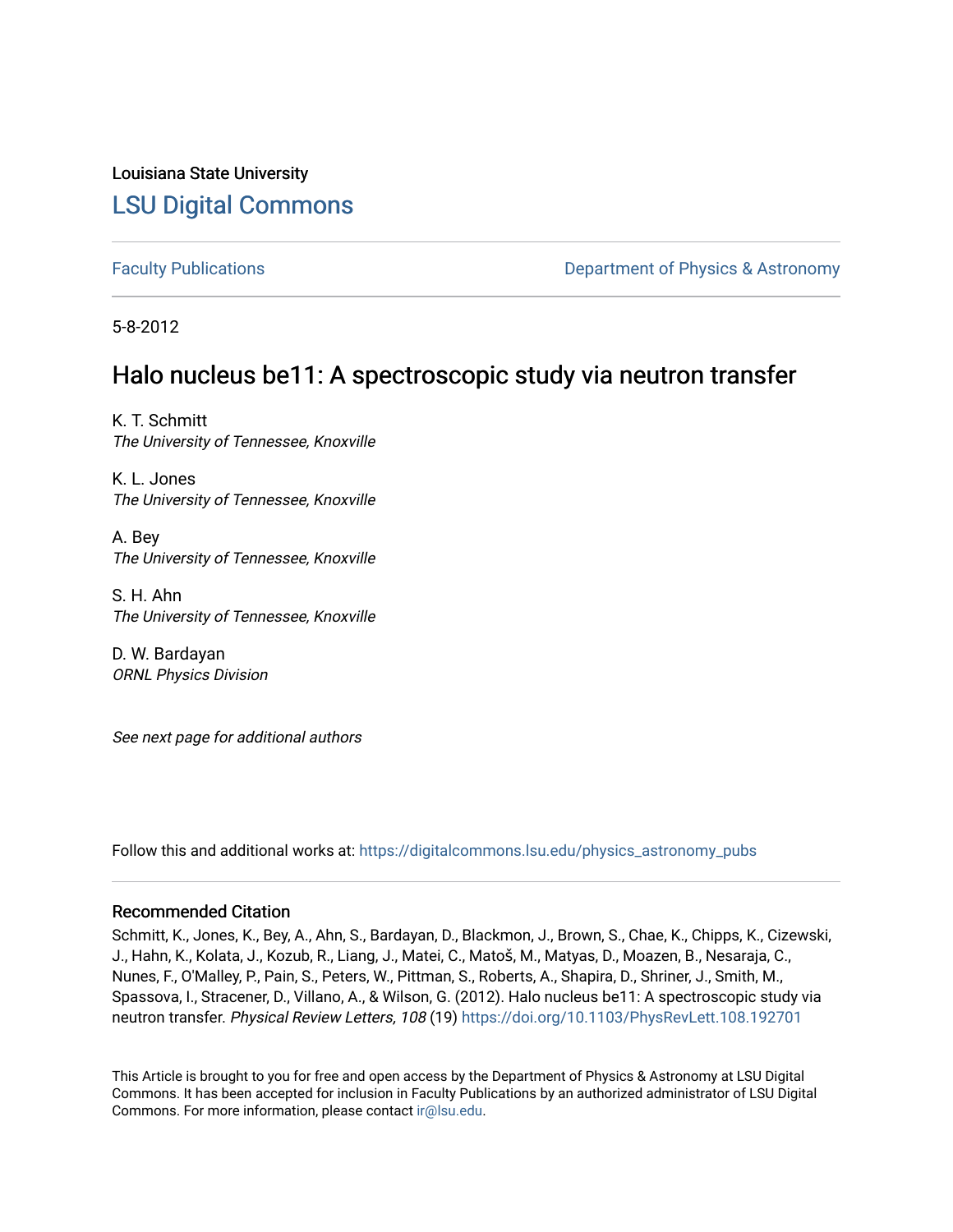#### Authors

K. T. Schmitt, K. L. Jones, A. Bey, S. H. Ahn, D. W. Bardayan, J. C. Blackmon, S. M. Brown, K. Y. Chae, K. A. Chipps, J. A. Cizewski, K. I. Hahn, J. J. Kolata, R. L. Kozub, J. F. Liang, C. Matei, M. Matoš, D. Matyas, B. Moazen, C. Nesaraja, F. M. Nunes, P. D. O'Malley, S. D. Pain, W. A. Peters, S. T. Pittman, A. Roberts, D. Shapira, J. F. Shriner, M. S. Smith, I. Spassova, D. W. Stracener, A. N. Villano, and G. L. Wilson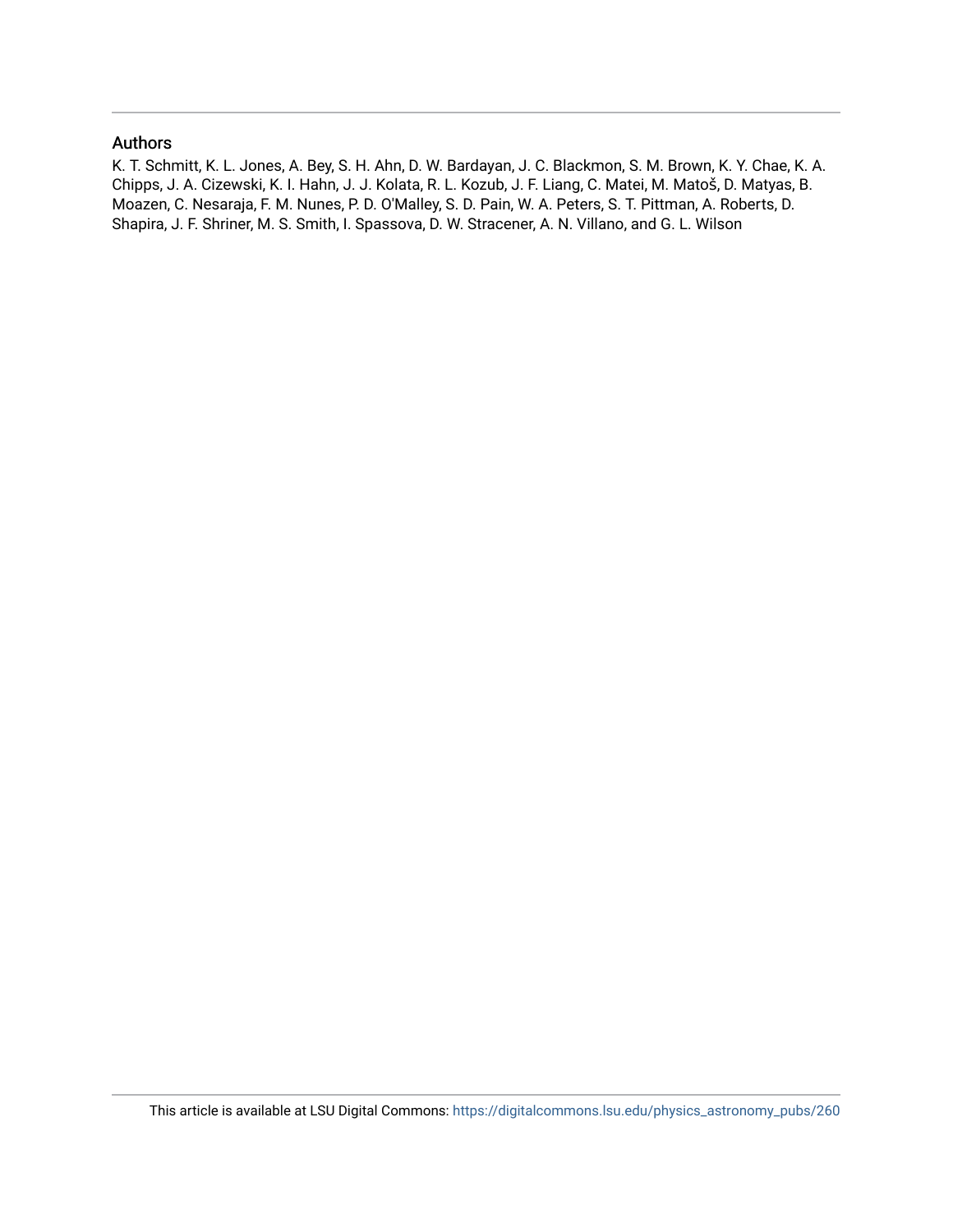

# CHORUS

This is the accepted manuscript made available via CHORUS. The article has been published as:

# Halo Nucleus ^{11}Be: A Spectroscopic Study via Neutron Transfer

K. T. Schmitt et al. Phys. Rev. Lett. **108**, 192701 — Published 8 May 2012 DOI: [10.1103/PhysRevLett.108.192701](http://dx.doi.org/10.1103/PhysRevLett.108.192701)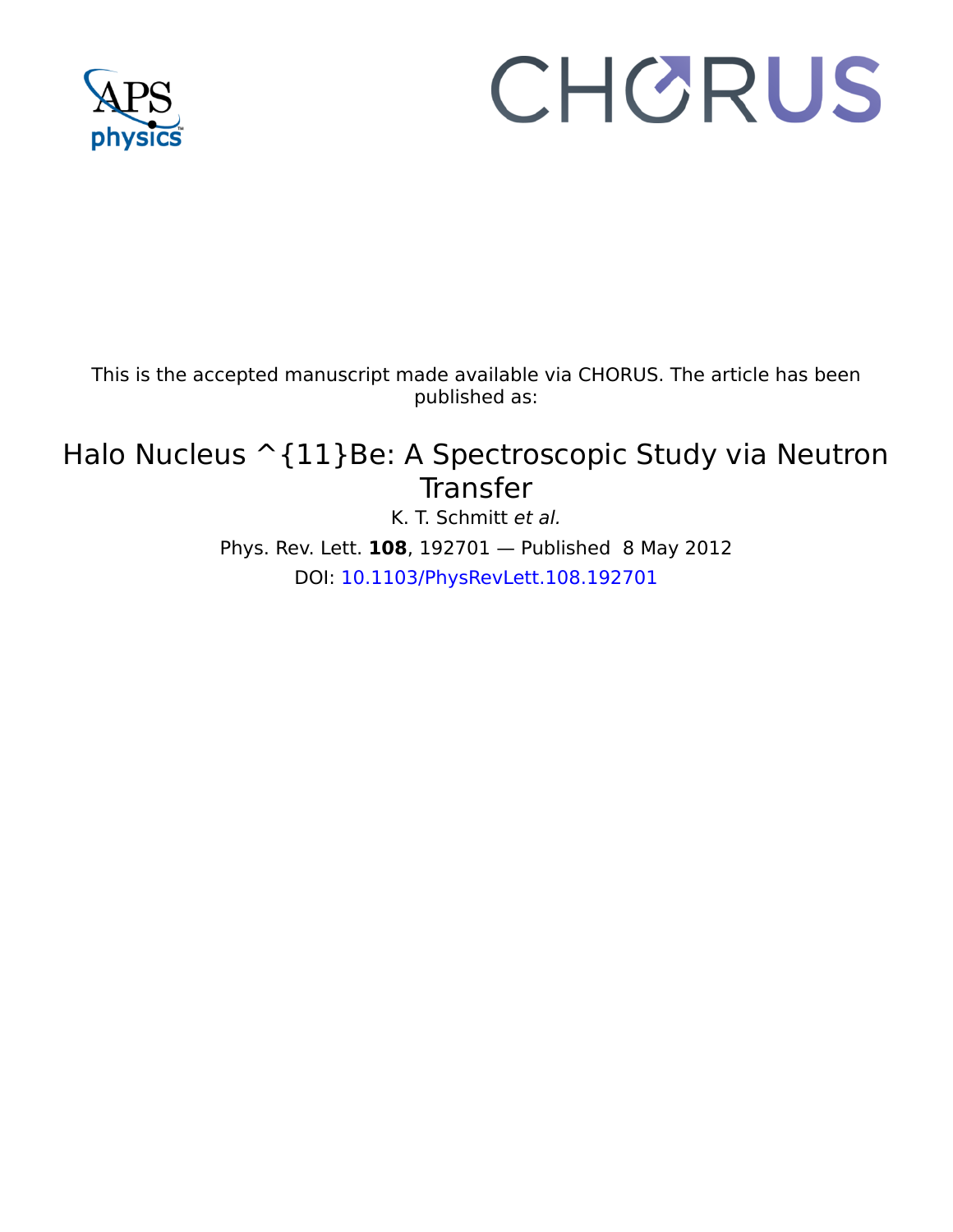#### Halo nucleus  ${}^{11}$ Be: a spectroscopic study via neutron transfer

K.T. Schmitt,<sup>1,2</sup> K.L Jones,<sup>1</sup> A. Bey,<sup>1</sup> S.H. Ahn,<sup>1</sup> D.W. Bardayan,<sup>2</sup> J.C. Blackmon,<sup>3</sup>

S.M. Brown,<sup>4</sup> K.Y. Chae,<sup>5,\*</sup> K.A. Chipps,<sup>6</sup> J.A. Cizewski,<sup>7</sup> K. I. Hahn,<sup>8</sup> J.J. Kolata,<sup>9</sup>

R.L. Kozub,<sup>10</sup> J.F. Liang,<sup>2</sup> C. Matei,<sup>2,†</sup> M. Matoš,<sup>3</sup> D. Matyas,<sup>11</sup> B. Moazen,<sup>1</sup> C. Nesaraja,<sup>2</sup>

F.M. Nunes,<sup>12</sup> P.D. O'Malley,<sup>7</sup> S.D. Pain,<sup>2</sup> W.A. Peters,<sup>7</sup> S.T. Pittman,<sup>1</sup> A. Roberts,<sup>9</sup> D. Shapira,<sup>2</sup>

J.F. Shriner Jr.,<sup>10</sup> M.S. Smith,<sup>2</sup> I. Spassova,<sup>7</sup> D.W. Stracener,<sup>2</sup> A.N. Villano,<sup>13</sup> and G.L. Wilson<sup>4</sup>

 $1$  Department of Physics and Astronomy, University of Tennessee, Knoxville, Tennessee 37996, USA

<sup>2</sup>Physics Division, Oak Ridge National Laboratory, Oak Ridge, Tennessee 37831, USA

<sup>3</sup>Department of Physics and Astronomy, Louisiana State University, Baton Rouge, Louisiana 70803-4001 USA

<sup>4</sup>Department of Physics, University of Surrey, Guildford, Surrey, GU2 7XH, UK

 $5$ Department of Physics, Sungkyunkwan University, Suwon  $440-746$ , Korea

<sup>6</sup>Physics Department, Colorado School of Mines, Golden, Colorado 80401, USA

<sup>7</sup>Department of Physics and Astronomy, Rutgers University, New Brunswick, New Jersey 08903, USA

<sup>8</sup>Department of Science Education, Ewha Womans University, Seoul 120-750, Korea

<sup>9</sup>Department of Physics, University of Notre Dame, Notre Dame, Indiana 46556, USA

<sup>10</sup> Department of Physics, Tennessee Technological University, Cookeville, Tennessee 38505, USA

 $11$ Department of Physics and Astronomy, Denison University, Granville, Ohio 43023, USA  $12$ National Superconducting Cyclotron Laboratory and Department of Physics and Astronomy,

Michigan State University, East Lansing, Michigan 48824, USA

<sup>13</sup> Physics Department, University of Michigan, Ann Arbor, Michigan 48109, USA

The best examples of halo nuclei, exotic systems with a diffuse nuclear cloud surrounding a tightlybound core, are found in the light, neutron-rich region, where the halo neutrons experience only weak binding and a weak, or no, potential barrier. Modern direct reaction measurement techniques provide powerful probes of the structure of exotic nuclei. Despite more than four decades of these studies on the benchmark one-neutron halo nucleus  ${}^{11}$ Be, the spectroscopic factors for the two bound states remain poorly constrained. In the present work, the  ${}^{10}Be(d,p)$  reaction has been used in inverse kinematics at four beam energies to study the structure of  $11\text{Be}$ . The spectroscopic factors extracted using the adiabatic model, were found to be consistent across the four measurements, and were largely insensitive to the optical potential used. The extracted spectroscopic factor for a neutron in a  $n\ell j = 2s_{1/2}$  state coupled to the ground state of <sup>10</sup>Be is 0.71(5). For the first excited state at 0.32 MeV, a spectroscopic factor of 0.62(4) is found for the halo neutron in a  $1p_{1/2}$  state.

PACS numbers: 25.60.Je, 25.60.Bx, 25.45.Hi

Keywords: Direct reactions, transfer reactions, elastic scattering, radioactive ion beam, halo nuclei

Nuclear halos are a phenomenon associated with certain weakly-bound nuclei, in which a tail of dilute nuclear matter is distributed around a tightly bound core [1–3]. This effect is only possible for bound states with no strong Coulomb or centrifugal barrier, and which lie close to a particle-emission threshold. Though excited-state halos exist, the number of well-studied halo states is predominantly limited to a handful of light, weakly-bound nuclei which exhibit the phenomenon in their ground state.

The neutron-rich nucleus  $11Be$  is a brilliant example of this phenomenon, with halo structures in both of its bound states, and light enough to be modeled with an ab initio approach. It is well documented that the  $1/2^+$ ground state and  $1/2^-$  first excited state in <sup>11</sup>Be are inverted with respect to level ordering predicted from a naïve shell model. There has been considerable theoretical effort toward reproducing this level inversion in a systematic manner, while maintaining the standard ordering in the nearby nuclide <sup>13</sup>C, where the  $1/2^+$  state lies over 3 MeV above the 1/2<sup>−</sup> ground state. A Variational Shell

Model approach [4] and models which vary the singleparticle energies via vibrational [5] and rotational [6] core couplings reproduce this level inversion in a systematic manner. Common to the success of these models is the inclusion of core excitation. Ab initio No-Core Shell Model calculations [7] have been unable to reproduce this level inversion though a significant drop in the energy of the  $1/2^+$  state in <sup>11</sup>Be is reported with increasing model space. In all of these models, the wave functions for the <sup>11</sup>Be halo states show a considerable overlap with a valence neutron coupled to an excited  ${}^{10}Be(2^+)$  core, in addition to the naïve  $n \otimes^{10} \text{Be}(0^+_{gs})$  component. Despite decades of study, the extent of this mixing is not well understood, with both structure calculations and the interpretation of experimental results ranging from a few percent to over 50 percent core-excited component.

Experimentally, it is possible to gain quantitative insight into the mixed configuration of a state by studying reactions which provide observables that are sensitive to different components of the nuclear wave function. By comparing the measured differential cross sections to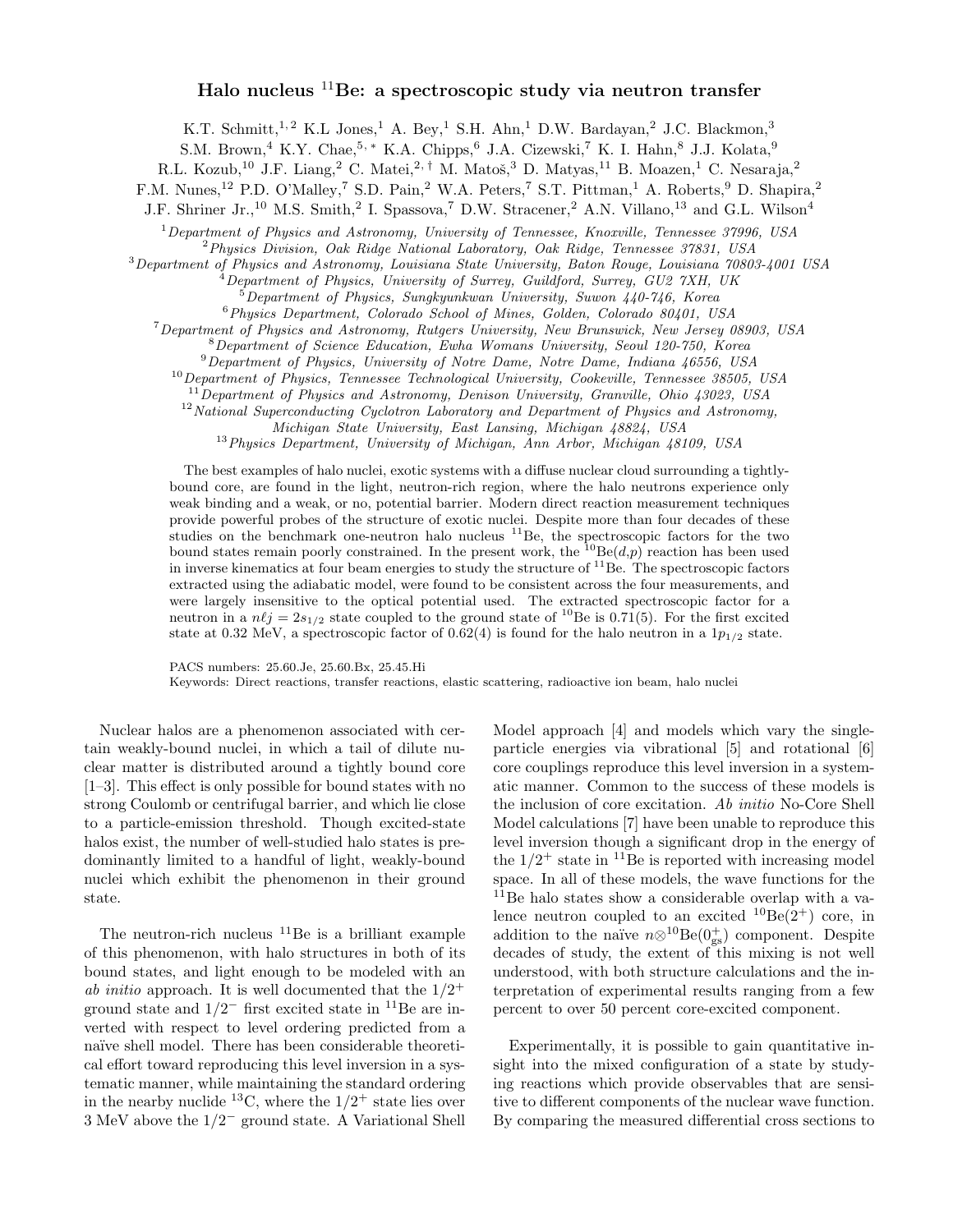

FIG. 1. A selection of literature values for spectroscopic factors for the ground and first excited states of  $^{11}$ Be. Experimentally extracted spectroscopic factors are taken from references [8](a), [9](b), [10](c), [11](d,e), [12](f), [13](g),  $[14](h)$ , and  $[15](i)$ . Results of theoretical calculations are taken from  $[5](j)$ ,  $[6](k)$ ,  $[7](l)$ , and  $[4](m)$ . Filled black symbols denote spectroscopic factors extracted from  $(d,p)$ data.

those calculated theoretically, a spectroscopic factor S can be extracted, which reflects in a model-dependent way the extent to which the nuclear state studied resembles that used in the calculation. Spectroscopic factors reported from numerous direct-reaction studies, including one-neutron transfer [8, 9, 13, 16], two-neutron transfer [17], neutron knockout [14], Coulomb breakup [15], and reanalyses of the neutron-transfer data [10, 11], are shown in Figure 1, along with those from theoretical calculations. For the ground state, the spectroscopic factors correspond to overlaps with a  $2s_{1/2} \otimes 10^{\circ}$ Be $(0^+_{gs})$  configuration. For the first excited state, they refer to the  $1p_{1/2} \otimes^{10} \text{Be}(0^+_{gs})$ . These values exhibit significant variation beyond the reported uncertainties, even within the same reaction type.

The challenges associated with determining spectroscopic factors from measurements using various reactions has received considerable attention in recent years [18, 19]. Even extracting consistent spectroscopic factors from a single reaction type is sensitive to the description of the reaction mechanism (evidenced by the variation in S for different analyses of  $(d,p)$  data), and to the nuclear structure included in the model (evidenced by the range of S from  $(p,d)$  studies [13, 16] using different potentials to calculate the wave functions). However, it should be expected that consistent results are obtained for measurements employing the same reaction type, provided the data are analyzed in the same manner with a realistic reaction description.

Measured cross sections for transfer reactions, such as

 $(d,p)$ , have traditionally been analyzed by assuming that the reaction occurs in a single step, so that the degree of configuration mixing can be gauged by comparing measured differential cross sections to those calculated using the Distorted Wave Born Approximation (DWBA). A spectroscopic factor is extracted, which for  $(d,p)$  indicates the extent to which the final state resembles the ground state of the core coupled to a neutron in a particular single-particle state. This formalism relies on nuclear scattering potentials to describe the interaction between the two nuclei in the entrance and exit channels. These potentials are traditionally constrained by measurements of elastic scattering. In the case of reactions on unstable nuclei, the elastic scattering data do not always exist, leading to ambiguities in the DWBA analysis. Additionally, as the deuteron is relatively loosely bound (by only 2.2 MeV), it may break up in the presence of the target nucleus. This deuteron breakup channel can couple to the transfer channel, affecting the spectroscopic factors extracted in a non-trivial manner.

To account for this mechanism, Johnson and Soper [20] devised the ADiabatic Wave Approximation (ADWA), which uses nucleonic potentials and explicitly includes deuteron breakup. An extension of this method to include finite range effects (ADWA-FR) was introduced by Johnson and Tandy [21]. The validity of FR-ADWA has been demonstrated in [22], where FR-ADWA was compared in detail to exact Faddeev calculations. Therein it is shown that including the first term of the Weinberg expansion works extremely well at these low energies and not as well at energies used in fragmentation facilities.

The two sets of existing  ${}^{10}$ Be $(d,p)$ <sup>11</sup>Be data, measured at  $E_d = 12$  MeV [8] and  $E_d = 25$  MeV [9], have been reanalyzed multiple times [10, 11, 23] yielding widely differing S values. Even using consistent analyses for both sets of data did not result in compatible spectroscopic factors [11, 23]. It is unclear to what extent these discrepancies in S are due to experimental issues (such as the normalization of the two sets of data), or insufficiently constrained theoretical analysis.

To help resolve this situation, an extensive series of measurements have been made using a primary beam of <sup>10</sup>Be ions. Elastic and inelastic scattering data were obtained simultaneously with neutron transfer at four energies, covering almost the entire energy range between the  $(d,p)$  measurements described in the literature. The data presented here are for the one-neutron transfer  $(d,p)$ reaction to bound states and deuteron elastic scattering; transfer to resonant states and further scattering data will be presented in future publications. The transfer data were analyzed using both ADWA-FR [21, 24], and with the traditional DWBA method.

Data were collected during two separate experimental campaigns at the Holifield Radioactive Ion Beam Facility [25] at Oak Ridge National Laboratory, using similar light-ion detection setups. The initial run was performed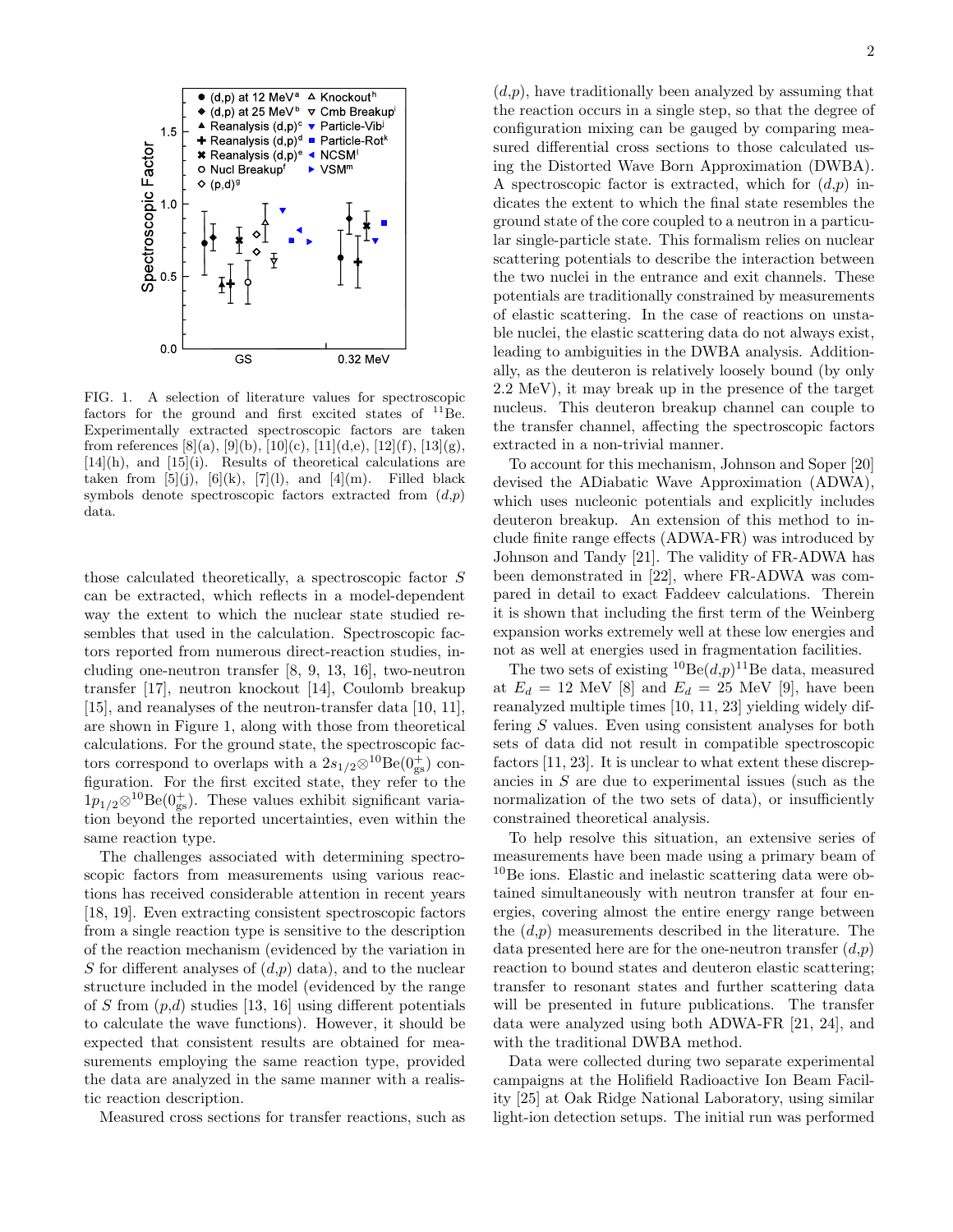

FIG. 2. Differential cross sections for transfer to the ground state of  $^{11}$ Be for equivalent deuteron energies of 12.0 (a), 15.0 (b), 18.0 (c), and 21.4 (d) MeV. Cross sections were calculated using the ADWA-FR of Johnson and Tandy [21, 24], using the CH89 [26] and K-D [27] optical potentials. Calculated cross sections are scaled using the indicated spectroscopic factors.

at a <sup>10</sup>Be beam energy of 107 MeV ( $E_d = 21.4$  MeV), with the subsequent runs at 60, 75, and 90 MeV ( $E_d =$ 12, 15, and 18 MeV), with approximately  $5 \times 10^6$  particles per second. The <sup>10</sup>Be ions were accelerated from a cesium sputter ion source using the 25 MV tandem accelerator. Contamination from  $^{10}B$  was reduced to less than  $1\%$ by fully stripping the beam ions and tuning the energyanalyzing magnet for  $Z = 4$ . Deuterated polyethylene targets with areal densities of 94, 162, and 185  $\mu$ g/cm<sup>2</sup> were used.

The angles and energies of light-ion ejectiles were measured using the Silicon Detector Array (SIDAR [28])(covering  $138° < \theta_{\rm lab} < 165°$ ), and the first full implementation of the Oak Ridge Rutgers University Barrel Array (ORRUBA [29])( $45° < \theta_{lab} < 135°$ ). The OR-RUBA position-sensitive silicon strip detectors  $(1000 \ \mu m)$ thick) were mounted at a radius of 76 mm at laboratory angles forward of 95◦ and 87 mm at more backward angles.

Light ions emitted at forward laboratory angles were identified on the basis of their differential stopping power. An angular resolution of better than 2<sup>°</sup> in polar angle was achieved. For the purpose of normalization, the product of target areal density and integrated beam exposure was determined for the transfer data using the elastically scattered deuterons measured in the forward angle OR-RUBA detectors, with reference to a low-intensity run where the beam particles were counted directly. Protons from the  $(d,p)$  reaction were detected in the SIDAR array with an energy resolution of  $\approx 70$  keV at all beam energies. The energies of protons emitted from the  $(d,p)$ reaction at the lowest three beam energies were too small to be measured in ORRUBA. However, proton angular distributions for both bound states were measured in OR-RUBA at  $E_d = 21.4$  MeV with an energy resolution of  $\approx 200$  keV. In the first run, beam particles were counted using the new Dual Micro-Channel Plate (DMCP) detector for heavy recoil detection. A new fast ionization chamber, similar to that described in reference [30], was used in the later runs for beam particle counting and identification.

Ground-state angular distributions of protons emitted from the  ${}^{10}$ Be $(d,p)$ <sup>11</sup>Be reaction are compared to ADWA-FR predictions normalized to the data in Fig. 2. Optical potentials from Varner (CH89) [26] and Koning and Delaroche (K-D) [27] were used for both the entrance and exit channels. No significant differences are found in the shapes of the calculated angular distributions. Good agreement with experimental data is seen for both of the bound states, for all four energies. Additionally, the data were compared with DWBA calculations (not shown here), which described the shape of the angular distributions well. All transfer calculations in this work were performed with FRESCO [31], and adiabatic potentials were obtained with a modified version of TWOFNR [32]. A fixed standard radius and diffuseness  $r = 1.25$  fm and  $a = 0.65$  fm were used for the bound state. The Reid interaction [33] was used to obtain the deuteron wave function and in the transfer operator.

Spectroscopic factors were extracted for each state at each beam energy using both the DWBA and ADWA-FR formalisms. The results are shown in Fig.3: Panel a shows the sensitivity to the deuteron optical potential (Satchler (Sa) [34] versus Perey and Perey (P-P) [35], keeping the proton potential fixed (K-D) [27]); panel (b) shows the sensitivity to the proton potential in the exit channel (CH89 [26] versus K-D with the deuteron potential P-P). Spectroscopic factors for the ground (excited) state are shown on the left (right).

The DWBA analysis is sensitive to the choice of optical potential and there is variation in the value of S extracted at each of the four energies using the same optical potential. This is most apparent at the highest beam energy for the first excited state. These problems indicate shortcomings in the DWBA prescription (as discussed below). In the case of the ADWA-FR analysis, only nucleon potentials are necessary; panel (c) of Fig. 3 shows the results obtained with CH89 versus K-D. In this case, the sensitivity to the chosen optical potential is reduced, and the S extracted for the first excited state at the highest beam energy is brought into agreement with the results at lower energies. The average  $S$  extracted from our data are 0.71(5) for the ground state and 0.62(4) for the first excited state.

The inconsistencies arising in the DWBA analysis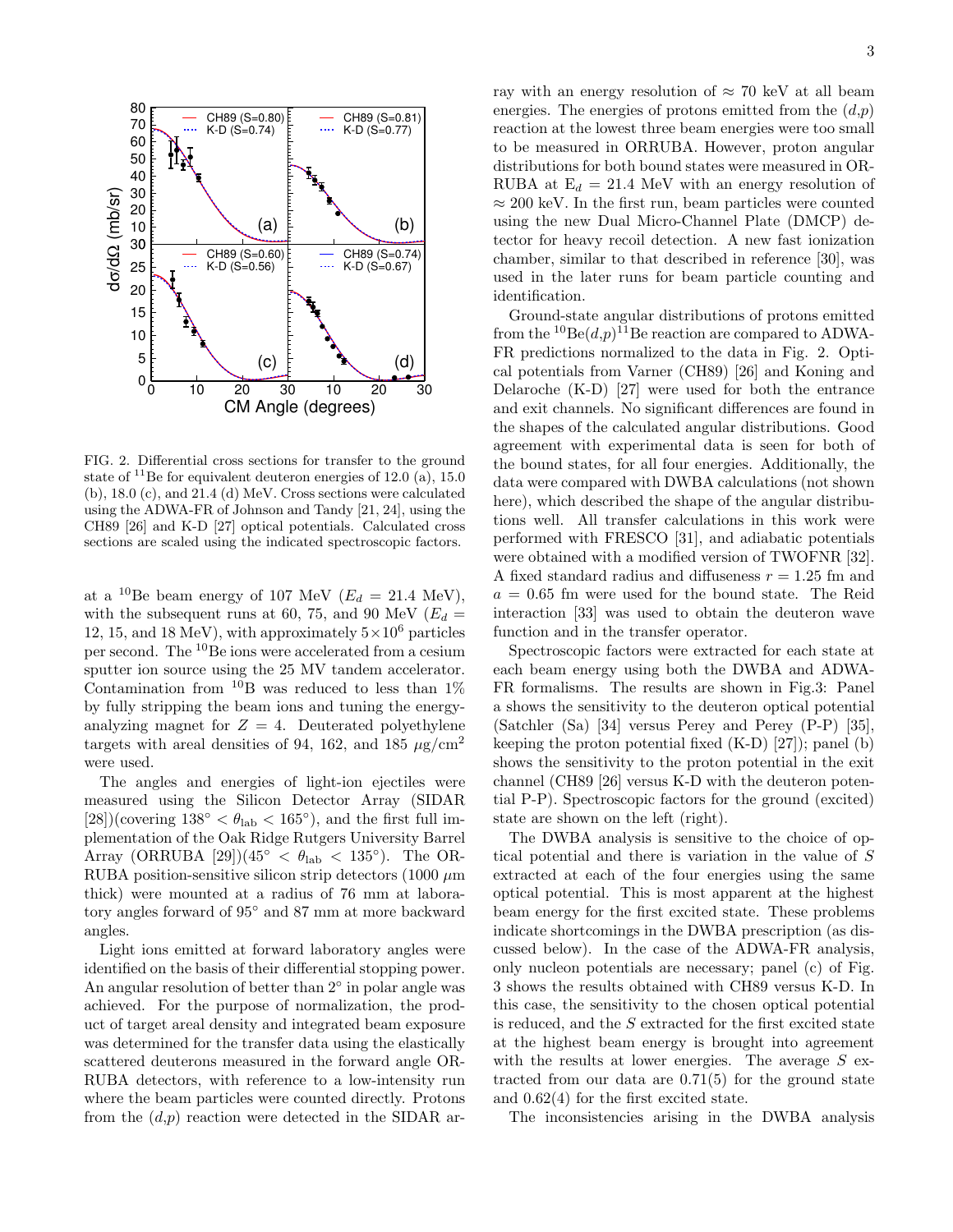

FIG. 3. (Color online) Spectroscopic factors for <sup>1</sup>1Be, extracted from  $(d,p)$  data with DWBA (panels (a) and (b)) and ADWA-FR (panel (c)) formalisms. Panels a and b illustrate the effect of choosing different potentials in the entrance and exit channels, respectively. The error bars are from experimental uncertainties only. See text for further details.



FIG. 4. (Color online) Elastic scattering differential crosssections for equivalent deuteron energies of 12.0 (a), 15.0 (b), 18.0 (c), and 21.4 (d) MeV, including the data of Auton [8] and the present study, and optical model calculations using the parameters of Fitz [36], Satchler [34], and Perey and Perey [35].

come in part from the deuteron optical potentials, as seen from elastic scattering. Fig. 4 shows the current elastic scattering data compared to those from Auton [8]. It should be noted that Auton normalized the data to optical model calculations of the deuteron elastic scattering using the Sa potential [34]. In the current work, the elastic scattering data were analyzed using three deuteron optical potentials: Fitz [36], Sa [34], and P-P [35]. The potentials produce quite different angular distributions, and no calculation is able to adequately describe the elastic scattering data at all four energies. This indicates

that another mechanism, possibly breakup, is playing an important role which the deuteron optical potentials fail to describe in the  $d+{}^{10}$ Be reaction. Furthermore, as the Auton data were normalized to one of these calculations, the spectroscopic factors extracted from those data are subject to a significant systematic uncertainty. When the Auton deuteron elastic scattering data taken at  $E_{beam} = 15$  MeV are scaled to the present data (shown as stars in panel b of Fig.4), excellent agreement is reached. An alternate analysis of these data using a Continuum Discretized Coupled Channel approach has been completed and will be presented in a future publication.

In summary, elastic scattering and neutron-transfer measurements, performed with a primary <sup>10</sup>Be beam incident on deuterated plastic targets at  $E_d= 12$  to 21.4 MeV, have been used to study the structure of  $^{11}$ Be halo states in a systematic manner. The poor reliability of deuteron optical potentials for these reactions is reflected in the scatter of the spectroscopic factor  $S$  extracted from the transfer data and its dependence on the choice of optical potential. Including deuteron breakup through ADWA-FR reduces both of these problems and results in a more reliable extraction of S. The average S extracted from our data using the ADWA-FR formalism are  $0.71(5)$  for the ground state and  $0.62(4)$  for the first excited state. The quoted uncertainties are solely from experimental considerations. The improved energyindependence of the extracted S using the present data and analysis is in stark contrast to extractions from previous transfer data.

This work was supported by the US Department of Energy under contract numbers DE-FG02- 96ER40955 (TTU), DE-AC05-00OR22725 (ORNL), DE-FG02-96ER40990 (TTU), DE-FG03-93ER40789 (CO School of Mines), DE-FG02-96ER40983 and DE-SC0001174 (UT), DE-AC02-06CH11357 (MSU), and DE-SC0004087 (MSU), by the National Science Foundation under contract numbers PHY0354870, PHY0757678